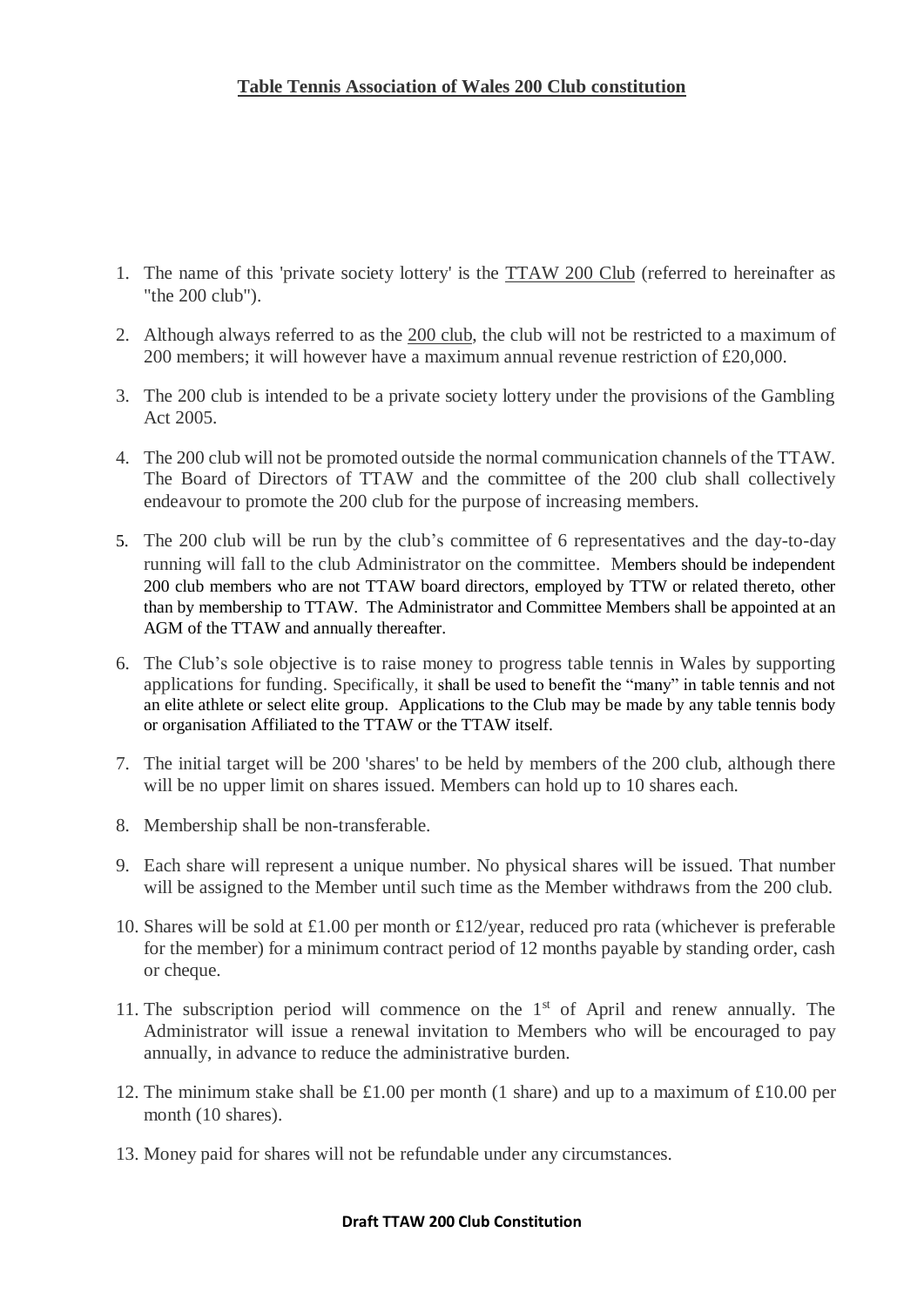- 14. Members must be over the age of 18 to join.
- 15. In order to conform to the regulations of the Gambling Act 2005, membership is restricted to only those individuals associated with Table Tennis Association of Wales. Therefore, Members will be either:
	- a. Associate Members of TTW
	- b. Previous Members of TTW
	- c. Parents, guardians or grandparents of Associate Members of TTW
	- d. Clubs or Leagues Affiliated to the TTW
	- e. Employees of the TTW full time, part time, contracted or non-contracted
	- f. Directors of the TTW who are not 'employed' by TTW
	- g. Membership of The Club is not open to members of the general public.
- 16. A monthly 'draw' will take place.
- 17. The administrator shall check all monies have been received before entering the member's number into the draw, this is best confirmed by examining the bank statements for the periods under review.
- 18. The winning numbers drawn will be done so on a purely random basis in the company of at least 3 independent persons. Winners will be notified by their recorded means of communication as soon as possible after the draw has taken place.
- 19. The results of the current draw (and previous draws) will be available via the TTW website.
- 20. At any time, a Member can contact the 200 club Administrator to request a list of past winners (on a rolling 12 month basis) and/or a list of projects supported by the fund..
- 21. Prize money will be in the form of a cheque drawn on the 200 club bank or building society account and this will be posted to prize winners within a week of the draw.
- 22. It is the responsibility of the Member to advise the 200 club Administrator of any change of address or contact details.
- 23. Any prize cheque not cashed within 6 months will be deemed a donation to the 200 club.
- 24. It is the responsibility of the Member to withdraw from the 200 club and cancel any associated standing orders. The 200 club is not able to cancel Members' standing orders. Members who withdraw from the 200 club are requested to examine the TTW policy on GDPR and communicate with the Administrator accordingly.
- 25. All participants are entitled to attend the draws, upon request to the 200 club Administrator.
- 26. There will be a first and second prize at all times and, should the 200 club funds allow it and enough members join the 200 club, a third prize may be available.
- 27. The total value of the monthly prizes shall be based on a 50/50 proportion of the income of the Fund for the month.
- 28. This 'profit' will be used to fund and progress table tennis in Wales in accordance with the objectives of the 200 club.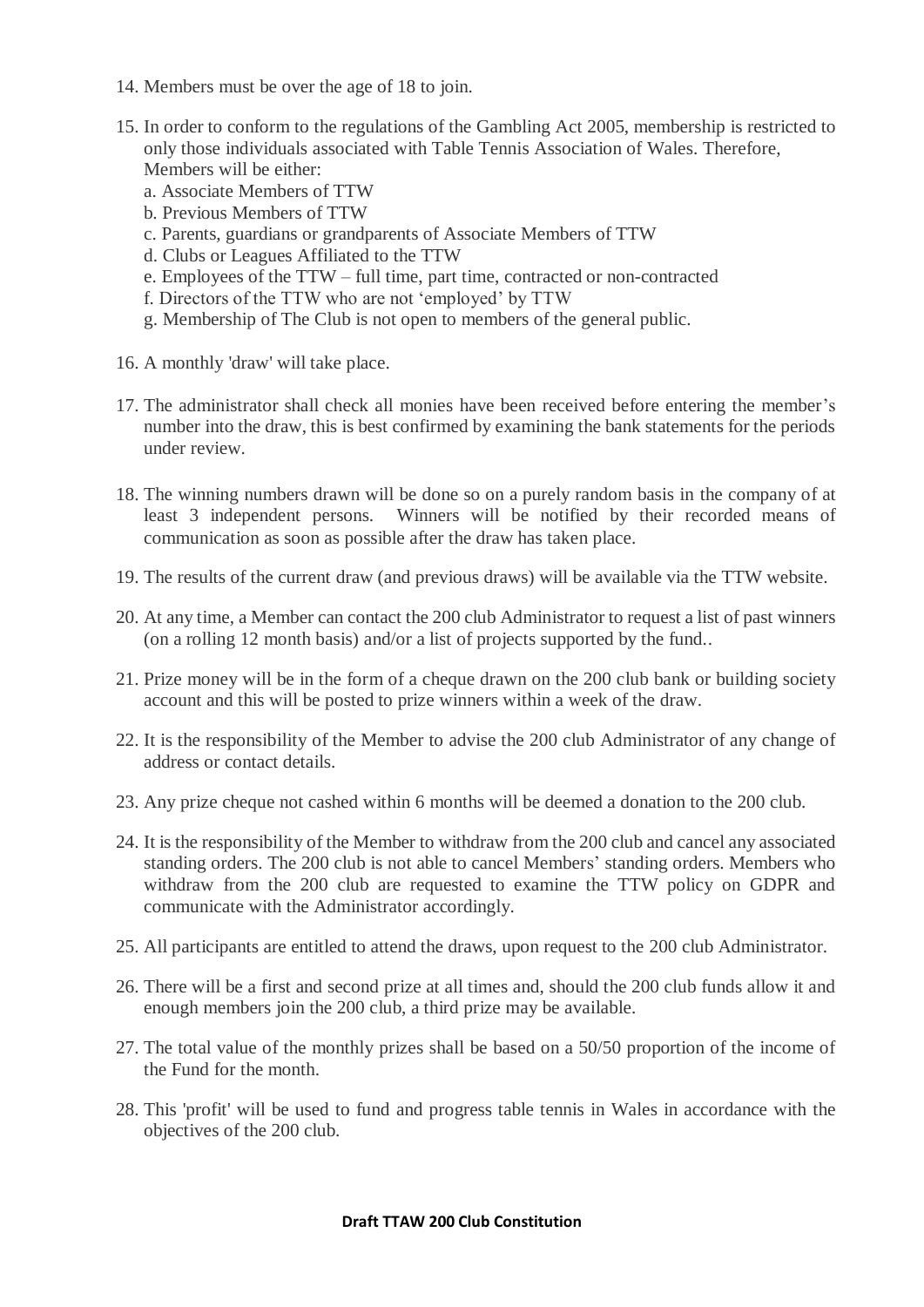- 29. Applications for funding will be made in writing to the Administrator. The 200 club committee will discuss all applications and either grant or deny the funding application within one month of receipt, save for exceptional circumstances. The result of the 200 club committee is final. In the event the committee cannot form a majority opinion, the Administrator will cast the final vote.
- 30. A file, will be kept by the Administrator of The Club, of members, prizes paid out and funds raised. The 200 club Administrator shall prepare an annual statement of cash flows which will be audited each year as part of the TTW accounts.
- 31. The 200 club's bank account shall be a "club" account based with Lloyds Bank. The name of this account will be: 'TTAW 200 Club'. From time to time and at its discretion the 200 club Administrator may retain funds in an interest bearing Building Society Account which can be accessed by at least 2 committee members.
- 32. All running expenses shall be taken from the 200 club profit (eg postal/stationery costs). Any expenses incurred but not suffered by the 200 club shall be deemed to be a donation to the 200 club.
- 33. Any decision to end the lottery will be given in writing to all participants with a notice period of not less than 3 months. Under these circumstances, subscriptions paid in advance shall be returned to the Member in full. Where a cheque is used and it is not presented within 6 months it will be deemed to be a donation to the 200 club.
- 34. The rules of this lottery will be available at all times via the TTW website http://ttwwebsite.co.uk/
- 35. The committee may amend or vary the rules of the 200 club only at the Annual General Meeting of the TTW (or and Extraordinary Meeting) and only following a formal vote on any proposals for an amendment to these Rules. Changes will be notified via the TTW website and notification shall be sent to all existing Members by the Administrator.
- 36. Should the 200 club be closed at any stage, all existing members will be informed in writing by the 200 club Administrator. Subscriptions paid in advance shall be returned to the Member in full. Where a cheque is used and it is not presented within 6 months will be deemed to be a donation to the 200 club. The balance of the funds in the account at closure will be disposed off by agreement at an AGM or EGM of the TTAW.
- 37. Any matters not covered by these rules will be decided by the committee of the 200 club and shall only be effective when ratified at an AGM or EGM of the TTAW
- 38. This Constitution was confirmed and adopted at the <Annual/Extraordinary> General Meeting of the TTW on the <date>:

200 Club Constitution 2019/TJE/V2

\_\_\_\_\_\_\_\_\_\_\_\_\_\_\_\_\_\_\_\_\_\_\_\_\_